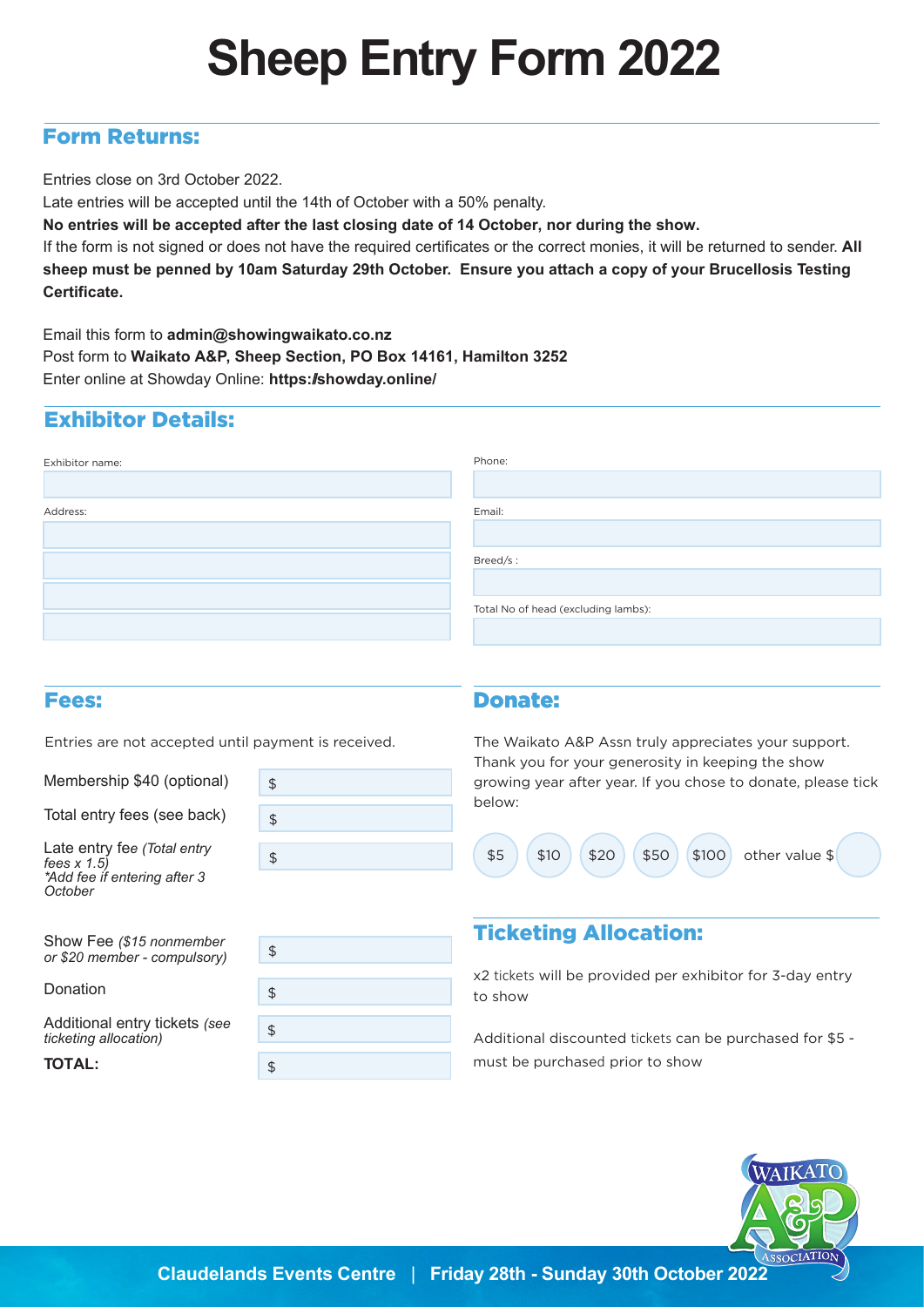# **Sheep Entry Form 2022**

### **Payment Details:**

Direct Credit to: **Kiwibank 38 9019 0519647 02** Ref: **[Sheep and Your Name]**

Please provide your Bank A/C details for Prize Money:

 Or: I wish to donate any prize money won, back to the Waikato A&P Sheep Section

I hereby enter these classes subject to the Rules and Regulations of the RAS & Waikato A & P Association and its H&S Regulations, as if inserted at length and my signature on the entry form and/or participation in the competition denotes acceptance of the rules & regulations. Signed entry form authorises the Association to publish results / photographs with the Competitors and Exhibits name.

I declare that in the event of an injury, I consent to following the instructions of the paramedic on-site to comply with the Waikato A&P Health and Safety Plan.

Signature:

## Entries:

| <b>Breed Classes</b>                             | <b>Entry Fee</b> | <b>How many</b><br>entering?<br>(excl lambs) | <b>Description</b> | Reg Flock No. | <b>Shearing Date</b> | <b>Breeders Name</b> |
|--------------------------------------------------|------------------|----------------------------------------------|--------------------|---------------|----------------------|----------------------|
|                                                  |                  |                                              |                    |               |                      |                      |
|                                                  |                  |                                              |                    |               |                      |                      |
|                                                  |                  |                                              |                    |               |                      |                      |
|                                                  |                  |                                              |                    |               |                      |                      |
|                                                  |                  |                                              |                    |               |                      |                      |
|                                                  |                  |                                              |                    |               |                      |                      |
|                                                  |                  |                                              |                    |               |                      |                      |
|                                                  |                  |                                              |                    |               |                      |                      |
| Total entry fees<br>(add total to<br>front page) | $\frac{1}{2}$    |                                              |                    |               |                      |                      |

All Breeds:

| <b>All Breeds</b><br><b>Classes</b> | <b>Entry Fee</b> | <b>How many</b><br>entering?<br>(excl lambs) | <b>Description</b> | <b>Reg Flock No. Shearing Date</b> | <b>Breeders Name</b> |
|-------------------------------------|------------------|----------------------------------------------|--------------------|------------------------------------|----------------------|
|                                     |                  |                                              |                    |                                    |                      |
|                                     |                  |                                              |                    |                                    |                      |
|                                     |                  |                                              |                    |                                    |                      |
|                                     |                  |                                              |                    |                                    |                      |
|                                     |                  |                                              |                    |                                    |                      |
|                                     |                  |                                              |                    |                                    |                      |
|                                     |                  |                                              |                    |                                    |                      |
| Total entry fees                    |                  |                                              |                    |                                    |                      |

\$ (add total to front page)

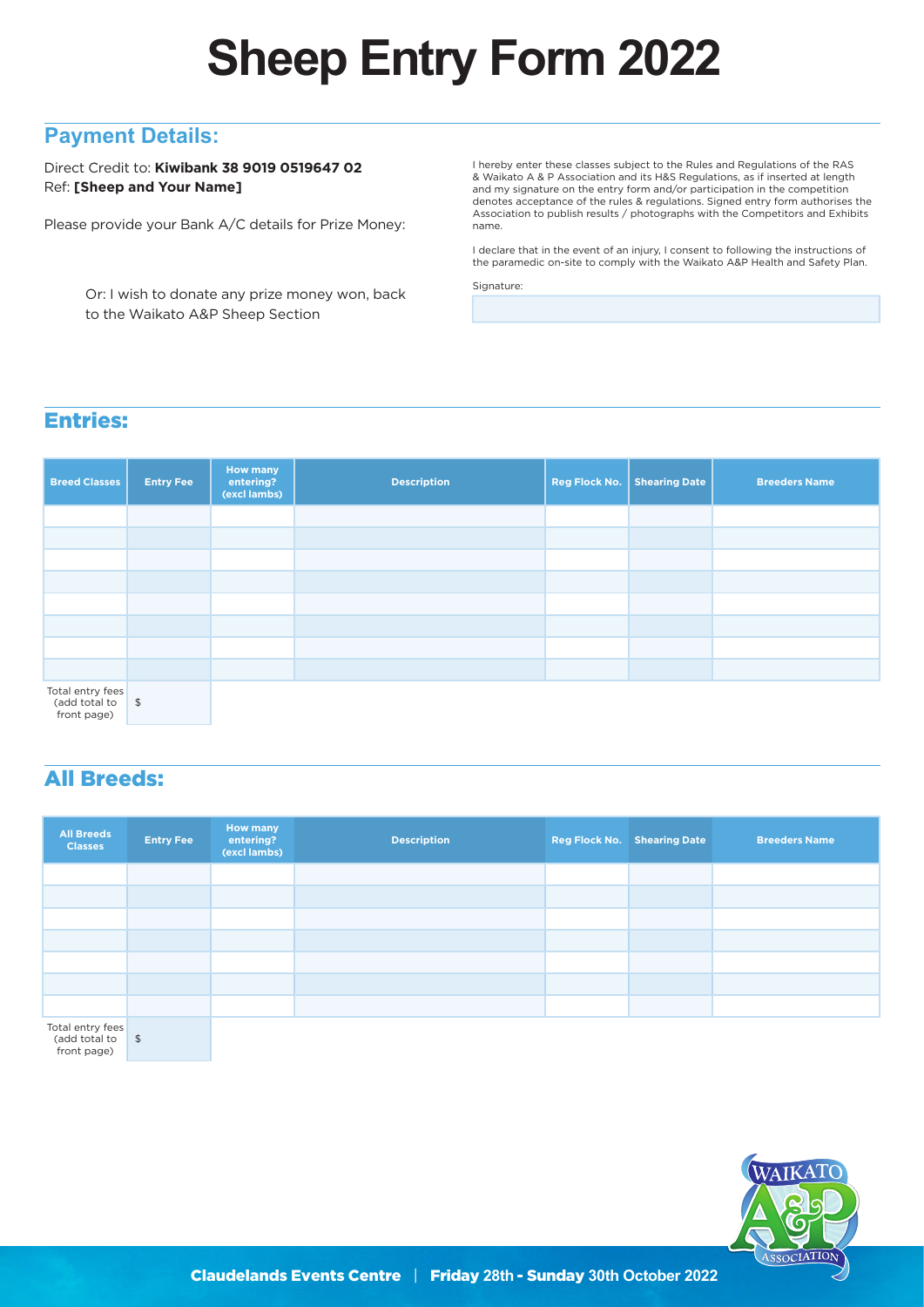# SHEEP WOOL FLEECE ENTRY FORM 2022

## **FLEECE & FORM RETURNS**

All fleeces must be at the A & P Office, 800 Heaphy Terrace, Hamilton, by midday Friday 21st October 2022, unless other arrangements have been made with the Head Steward.  

**Fleeces must be suitably packed and properly labeled with Class Number, Owner and Breed.** 

**All fleeces to be skirted and to be not more than 12 months growth.** 

**All hoggets to be shorn as lambs.** 

Fleeces may be donated to the wool section, proceeds from this and any wool not uplifted by noon on Monday 31st October 2022 will be used to improve facilities in this section.

**Email form:** admin@showingwaik[ato.co.nz](https://showday.online/) **Enter online at Showday Online:** https://showday.online/

## **EXHIBITOR DETAILS**

EXHIBITOR NAME: PHONE:

ADDRESS:

EMAIL:

## **FEES**

Entries are not accepted until payment is received

Membership \$40 Total entry fees (see back) \$ Donation **TOTAL:** \$ \$ \$

## **DONATE**

The Waikato A&P Assn truly appreciates your support in keeping showing going. If you chose to donate, please tick below.